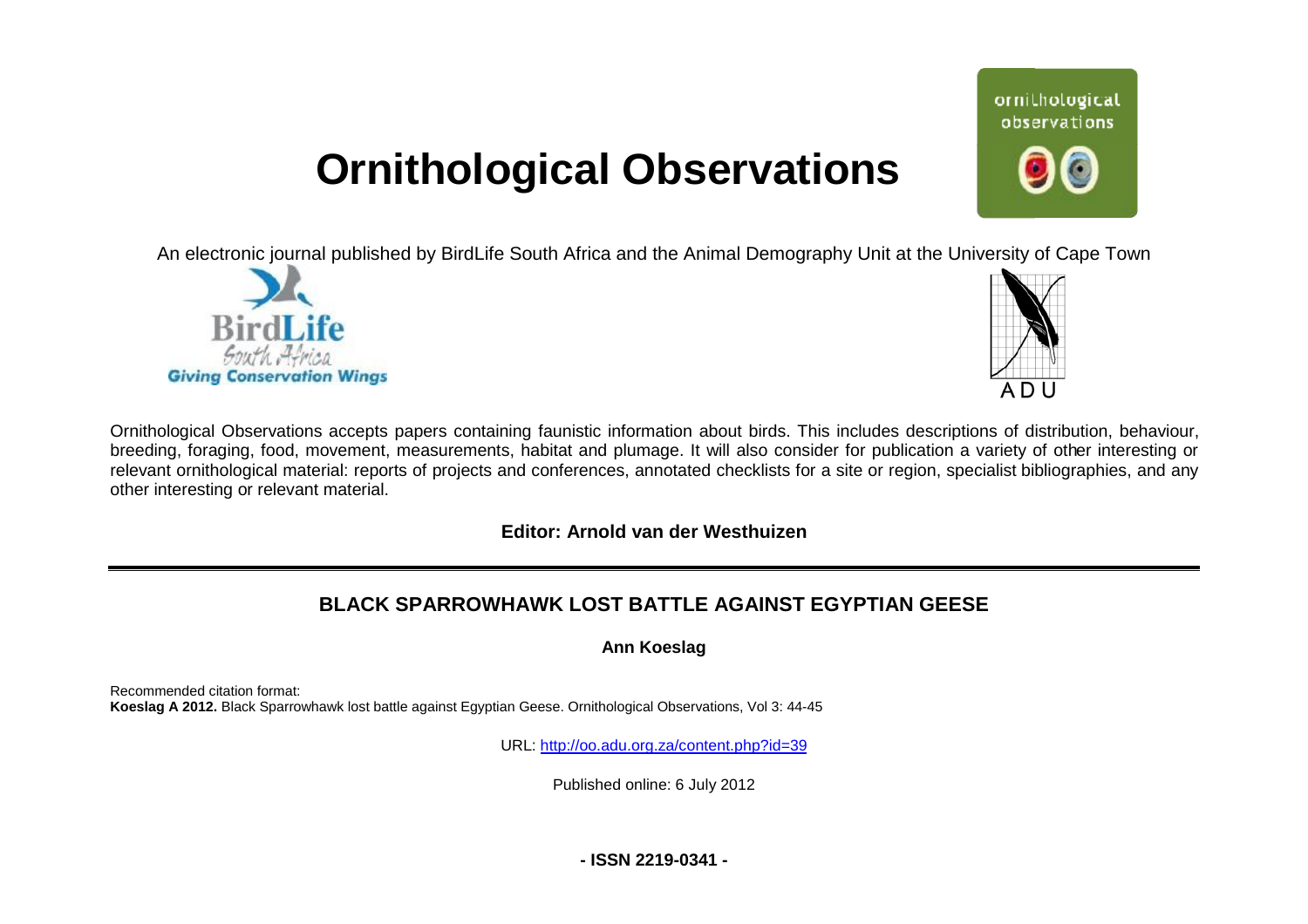## **BLACK SPARROWHAWK LOST BATTLE AGAINST EGYPTIAN GEESE**

*Ann Koeslag\** The Black Sparrowhawk Project

\* Corresponding author: [annkoeslag@cybersmart.co.za](mailto:annkoeslag@cybersmart.co.za)

The Black Sparrowhawk Project has been running on the Cape Peninsula in the Western Cape for 11 years. The nesting territories are scattered in the pine plantations along the edges of the mountain range, green belts, cemeteries, golf courses, vineyards and large leafy gardens. Since the project started 248 birds have been ringed with unique colour combinations. Fearsome hunters, these birds target mainly doves and pigeons and find rich pickings in the suburbs where many people feed birds. s, golf courses, vineyards and large<br>ct started 248 birds have been ringed<br>ons. Fearsome hunters, these birds<br>is and find rich pickings in the suburbs<br>Underhill alerted me to the fact that a<br>killed by Egyptian Geese at a b

On the 26 July 2011 Prof. Les Underhill alerted me to the fact that a Black Sparrowhawk had been killed by Egyptian Geese at a block of flats in Wynberg. I was amazed that a male Sparrowhawk with a mass of about 560 g would take on two Egyptian Geese (1800-2300 g each).

When I picked up the body from one of the residents at the flats I recognised it as a male which I had ringed at Glen Dirk, a vineyard near Bishops Court on 18 August 2008. That male had been nesting in 2011 on the Zonnestraal Wine Estate.

It seems as if the Sparrowhawk tried to snatch a gosling and was then attacked by the Egyptian Geese. The altercation happened at a block of flats which has a large open expanse of tarmac and lawn.



**Fig 1** – Close up of Black Sparrowhawk

The fight in this open area was witnessed by some of the residents. When I arrived to collect the body the following day, the Geese were guiding their brood of goslings around. The male had all his neck feathers erect. The residents of the flats have learnt to be very careful of the Geese because they are very aggressive and attack people if they got too close.

When the male sparrow hawk was killed, he had one chick in the nest. We ringed the chick the week before. I visited the nest site at Zonnestraal to establish the impact of this death on the female and chick. Fortunately the female was observed perching very relaxed in a tree near the nest and the chick was busy eating something on the nest. The chick fledged not long after this incident. It is assumed it has been seen hunting with its mother in Wynberg. It was reported